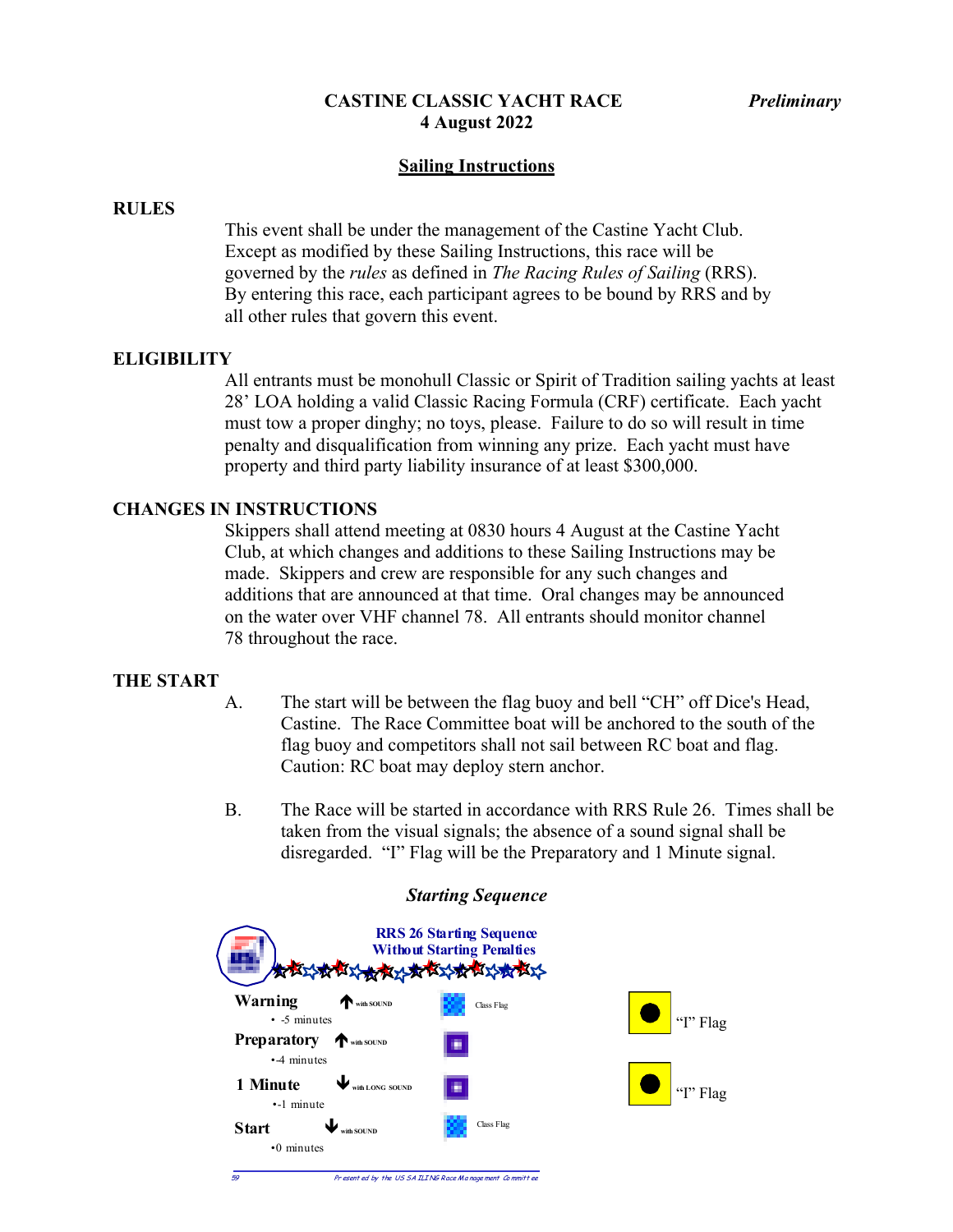C. The anticipated warning/starting times are as follows:

| Class               | Class Flag                        | Warning | <b>Starting</b> |
|---------------------|-----------------------------------|---------|-----------------|
| Classic C           | ``C"                              | 1155    | 1200            |
| Classic B           | $\mathbf{G}(\mathbf{R}^{\prime})$ | 1205    | 1210            |
| Classic A           | ``A"                              | 1215    | 1220            |
| Spirit of Tradition | $\mathbf{``D"}$                   | 225     | 1230            |

- D. Yachts whose warning signals have not been made shall keep clear of the starting area and of all yachts whose warning signals have been made.
- E. Anytime before the warning for its class, each yacht shall sail by the port side of the Race Committee boat to check-in.
- F. The one-minute rule (Rule 30.1) applies and is hereby altered as follows: when any part of a yacht's hull, crew or equipment is on the course side of the starting line or its extensions during the minute before her starting signal, she shall sail to the pre-start side of the starting line around either end before starting. Do not sail between RC boat and flag buoy.
- G. The Race Committee may station a chase boat at the pin end of the line. In such case, the pin shall be respected as the sighting point and the chase boat shall be considered an obstruction.
- H. The Race Committee may choose to use a streaming buoy off the stern of the committee boat. In such a case, the buoy and line shall be considered an extension of the boat.

# **RECALLS**

- A. Individual recalls will be signaled by displaying "X" accompanied by a horn blast, a hail or a call on VHF Channel 78, but it is the responsibility of each yacht to make a fair start.
- B. General recalls will be signaled by "First Substitute" and two sound signals, a hail or a call on VHF Channel 78. The Warning for the recalled class will be one minute from the drop of "First Substitute."

## **POSTPONEMENT**

Postponements will be signaled by "AP" and two sound signals. The warning will be one minute from the drop of "AP." The drop will be accompanied by a sound signal.

### **COURSE**

The course shall be as follows:

Islesboro Ledge can "9" to port

Mouse Island can "5" to port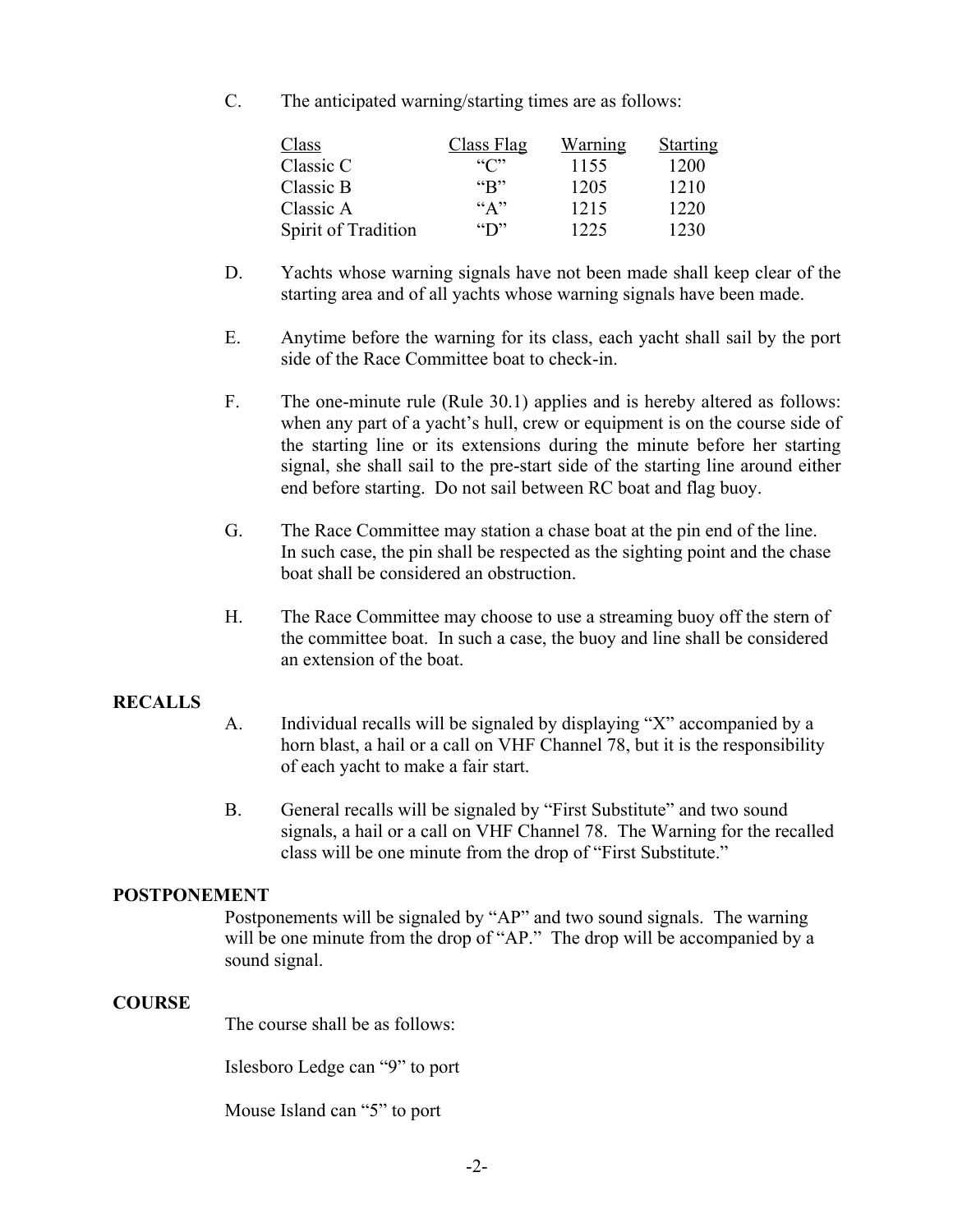Robinson Rock bell R "12" to starboard

Rated distance  $= 19.6$  nm

Marks not designated as marks of the course may be disregarded at the skipper's discretion.

# **THE FINISH**

- A. The finish will be between the Committee boat flag mast and bell R"2" off Curtis Island, Camden, leaving the bell to port.
- B. If the Committee boat is not on station for the finish, each yacht shall take her time when the finish mark is close abeam on the required side.

## **WITHDRAWAL AND TIME LIMIT**

Any yacht withdrawing from the race must notify the Race Committee as soon as possible, either in person, on VHF channel 78 or by telephone (917-331-5482).

The time limit for each class will be six hours from its start. If any boat finishes by that time, it is a race for her class.

## **PROTESTS**

**In the spirit of this race, protests should only be made in the case of an egregious violation that seriously prejudices a competitor. This is a "fun" race involving many old classic boats and competitors are expected to sail conservatively and avoid dangerous situations. Indicate your intentions and, if in doubt, give way.**

- A. Any yacht intending to protest must comply with all provisions of RRS Part 5 and must (except as otherwise provided in RRS Rule 61.1):
	- 1. display a red protest flag at the first reasonable opportunity following an infraction;
	- 2. immediately attempt to inform the yacht protested against that a protest will be lodged;
	- 3. inform the Race Committee at the finish line of the yacht to be protested.
- B. Protests must be submitted in written form on forms available from the Race Committee and lodged with a Race Committee representative within one hour of the docking of the Committee boat.
- C. The jury will hear protests at the Camden Yacht Club in approximately the order of receipt as soon as possible.